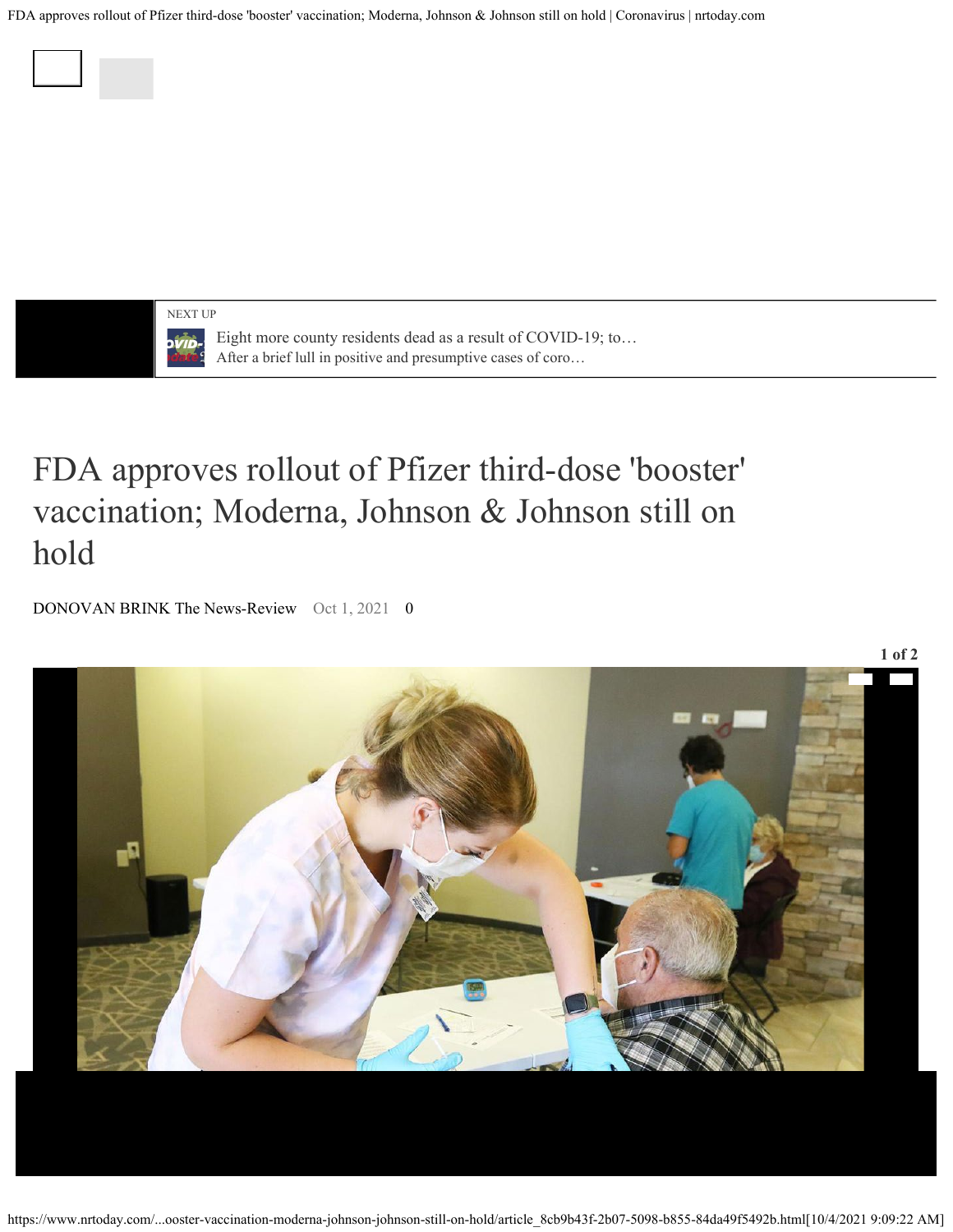Aviva Health in Roseburg this week began offering a third "booster" shot of the Pfizer vaccination against COVID-19.

The Pfizer booster was approved by the U.S. Food and Drug Administration on Sept. 22 under its emergency use authorization. The two-dose Moderna vaccine and single-shot Johnson & Johnson vaccine against COVID-19 are still being analyzed for full FDA approval instead of emergency use. Once those vaccines receive such approval, boosters are expected to be available for those vaccines as well.

"After considering the totality of the available scientific evidence and the deliberations of our advisory committee of independent, external experts, the FDA amended the (emergency use authorization) for the Pfizer-BioNTech COVID-19 vaccine to allow for a booster dose in certain populations such as health care workers, teachers and day care staff, grocery workers and those in homeless shelters or prisons, among others," said acting FDA Commissioner Janet Woodcock, M.D. "This pandemic is dynamic and evolving, with new data about vaccine safety and effectiveness becoming available every day. As we learn more about the safety and effectiveness of COVID-19 vaccines, including the use of a booster dose, we will continue to evaluate the rapidly changing science and keep the public informed."

The push for a booster — or third dose — of the Pfizer vaccination comes as the delta variant of the SARS-CoV-2 coronavirus has caused a nationwide spike in new positive cases and deaths. The booster is the same dosage as the original two shots of the COVID-19 vaccine sequence.

Presently, anyone wishing to receive a Pfizer booster vaccine must be at least six weeks clear of having completed their initial two-dose sequence.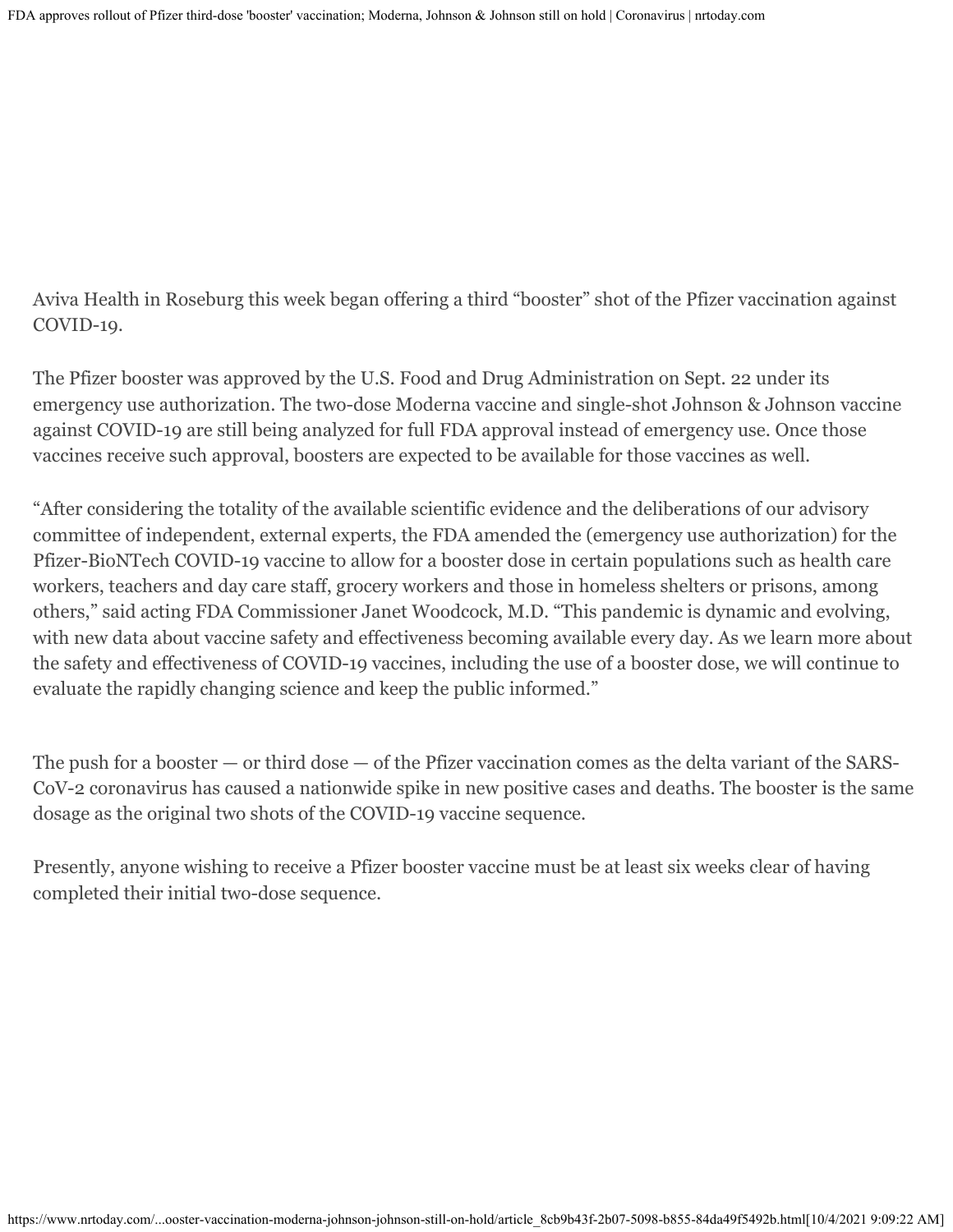The booster is encouraged for those age 65 or older and living in long-term care facilities and adults ages 50-64 with underlying medical conditions which may contribute to a compromised immune system.

Those ages 18-64 are eligible for the booster if they have underlying health conditions or work in an environment prone to viral spread, such as teachers, retail employees, health care workers and those living in congregate care settings.

"COVID-19 continues to have a devastating impact on the world, Oregon and our community," Aviva Health vice president of community health Christin Rutledge said in a statement. "Because scientific evidence shows the vaccine remains our best defense against this pandemic, we are offering Pfizer booster shots to eligible individuals and strongly encourage unvaccinated people 12 years of age and older to get vaccinated."

The Douglas County COVID-19 Recovery Team has reported 20 deaths of county residents due to complications from the coronavirus dating to its report released Friday, Sept. 24. Of those 20, 19 were unvaccinated, with ages ranging from 43 to 95.

Aviva Health has a dedicated COVID-19 vaccination clinic located at 4221 NE Stephens St., Suite 101A in Roseburg, open from 8:30-11:30 a.m. and 1-4 p.m. Appointments for vaccination or testing can be made by calling 541-492-2067.

Donovan Brink can be reached at [dbrink@nrtoday.com](mailto:dbrink@nrtoday.com) and 541-957-4219.

React to this story:

|                                               | $\mathfrak{S}$ |
|-----------------------------------------------|----------------|
| Cx                                            |                |
| $\ddot{\cdot}$                                |                |
| $\frac{\lambda_{\bullet}}{\lambda_{\bullet}}$ |                |
| 25                                            |                |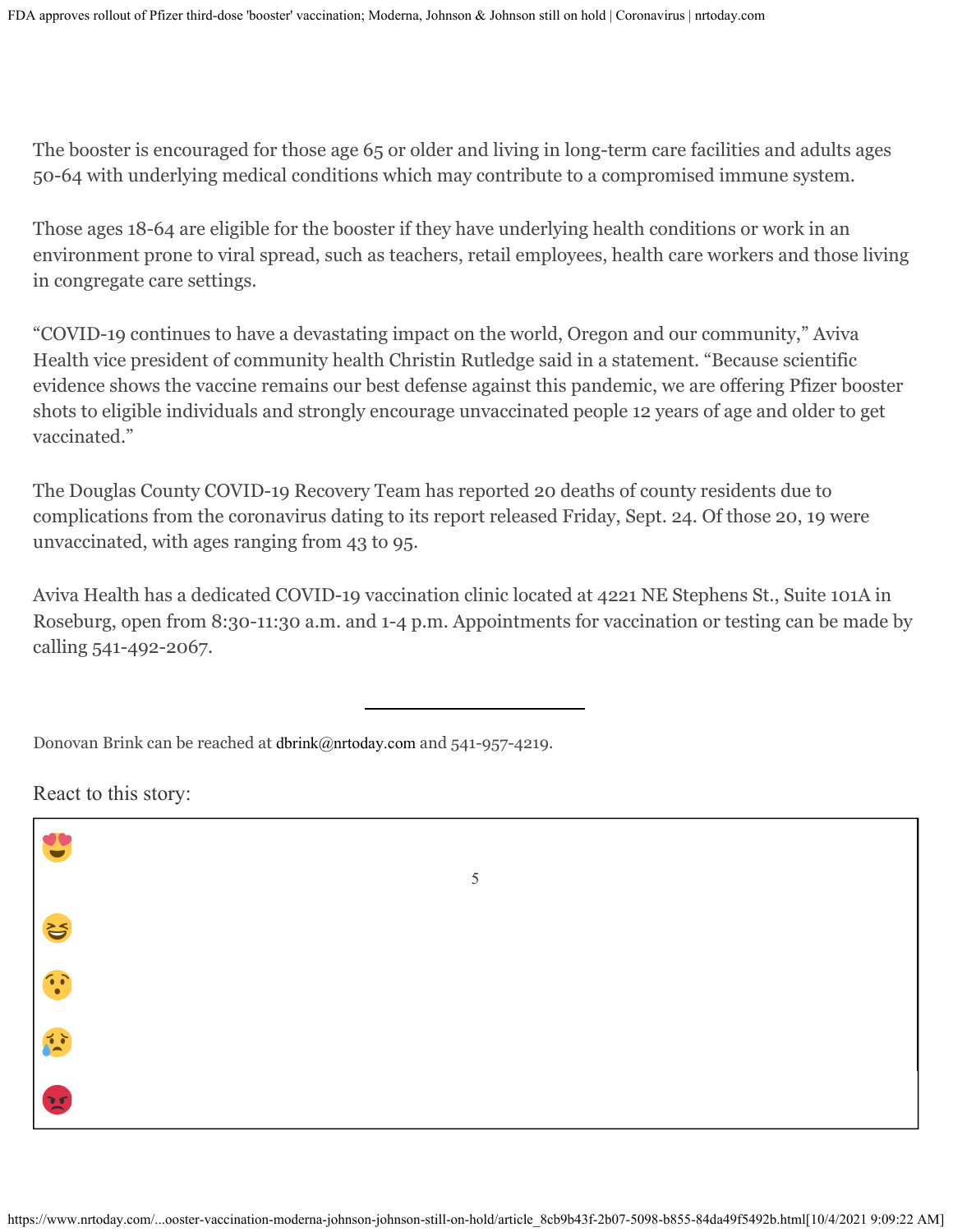

[Donovan Brink](https://www.nrtoday.com/users/profile/Donovan%20Brink)

Cops and Courts Reporter

Donovan Brink is the cops and courts reporter for The News-Review.

Recommended for you



<span id="page-3-0"></span>(0) comments

## Welcome to the discussion.

**Keep it Clean.** Please avoid obscene, vulgar, lewd, racist or sexually-oriented language.

**PLEASE TURN OFF YOUR CAPS LOCK.**

**Don't Threaten.** Threats of harming another person will not be tolerated.

**Be Truthful.** Don't knowingly lie about anyone or anything.

**Be Nice.** No racism, sexism or any sort of -ism that is degrading to another person.

**Be Proactive.** Use the 'Report' link on each comment to let us know of abusive posts.

**Share with Us.** We'd love to hear eyewitness accounts, the history behind an article.

**Post a comment Watch this discussion.**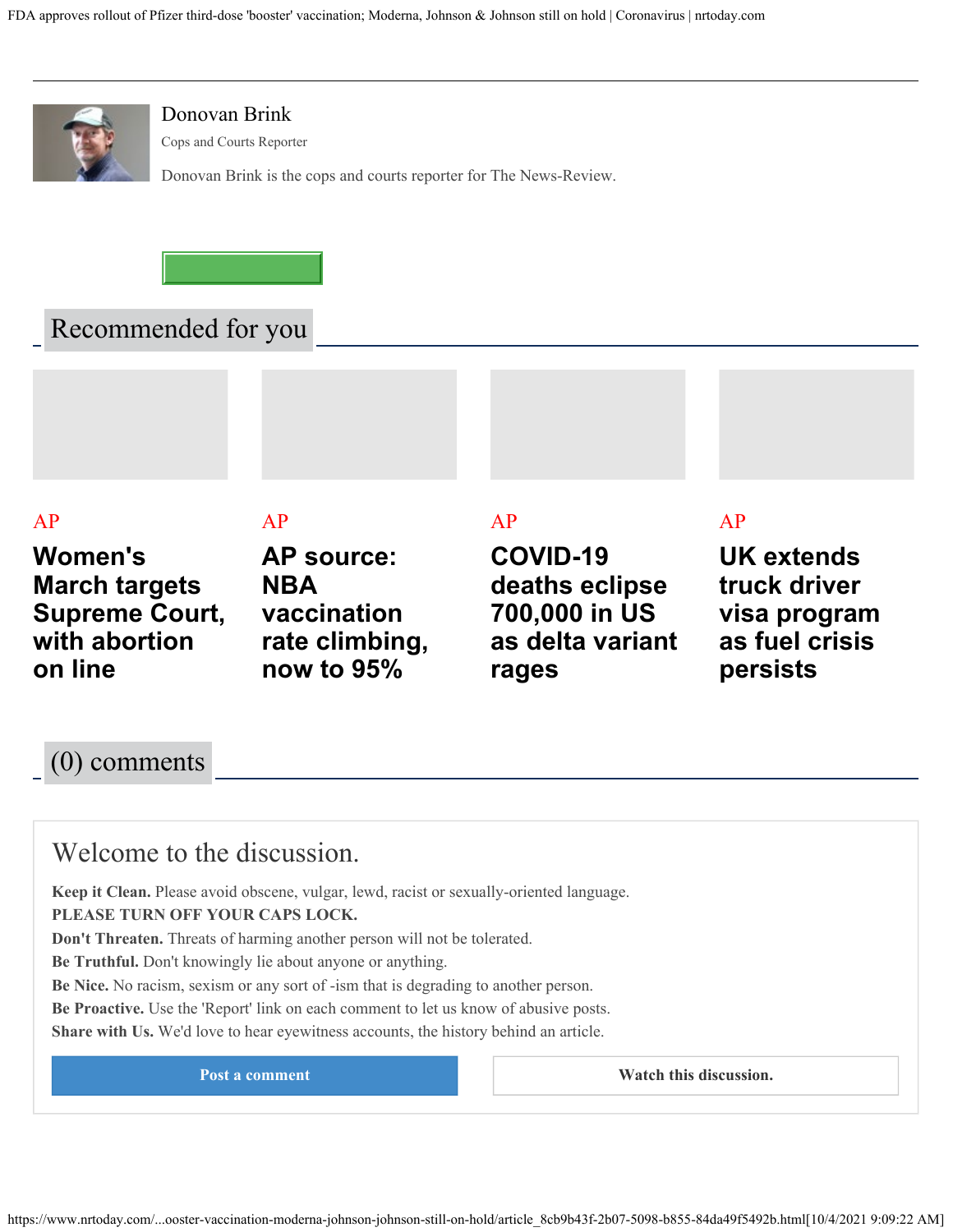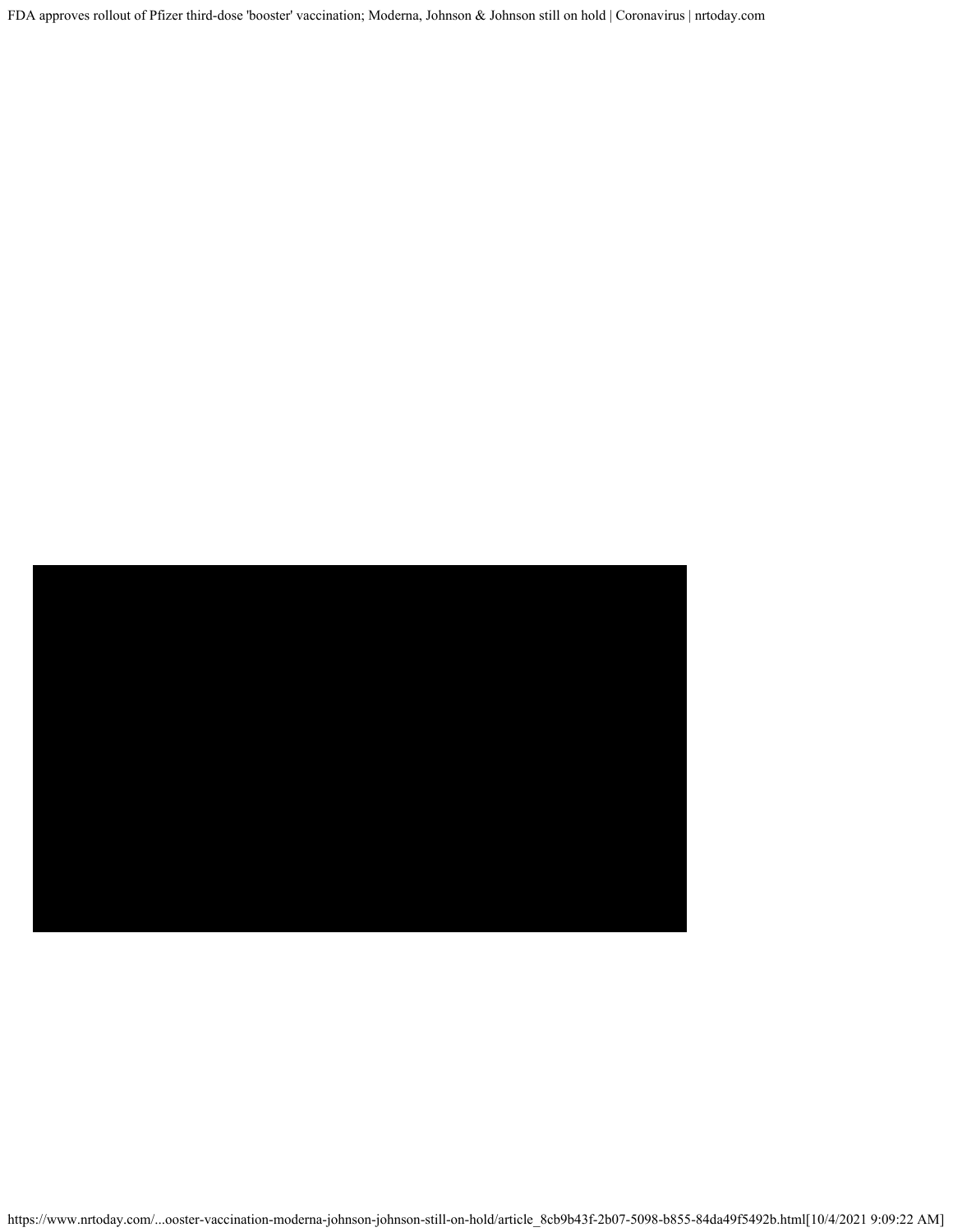## [Special Sections](https://www.nrtoday.com/specialsections/)

 $\mathbf{I}$ 

| <b>Football Preview 2021</b> |
|------------------------------|
|                              |
|                              |
|                              |

| Graffiti |
|----------|
|          |
|          |
|          |
|          |

 $\overline{\phantom{a}}$ 

https://www.nrtoday.com/...ooster-vaccination-moderna-johnson-johnson-still-on-hold/article\_8cb9b43f-2b07-5098-b855-84da49f5492b.html[10/4/2021 9:09:22 AM]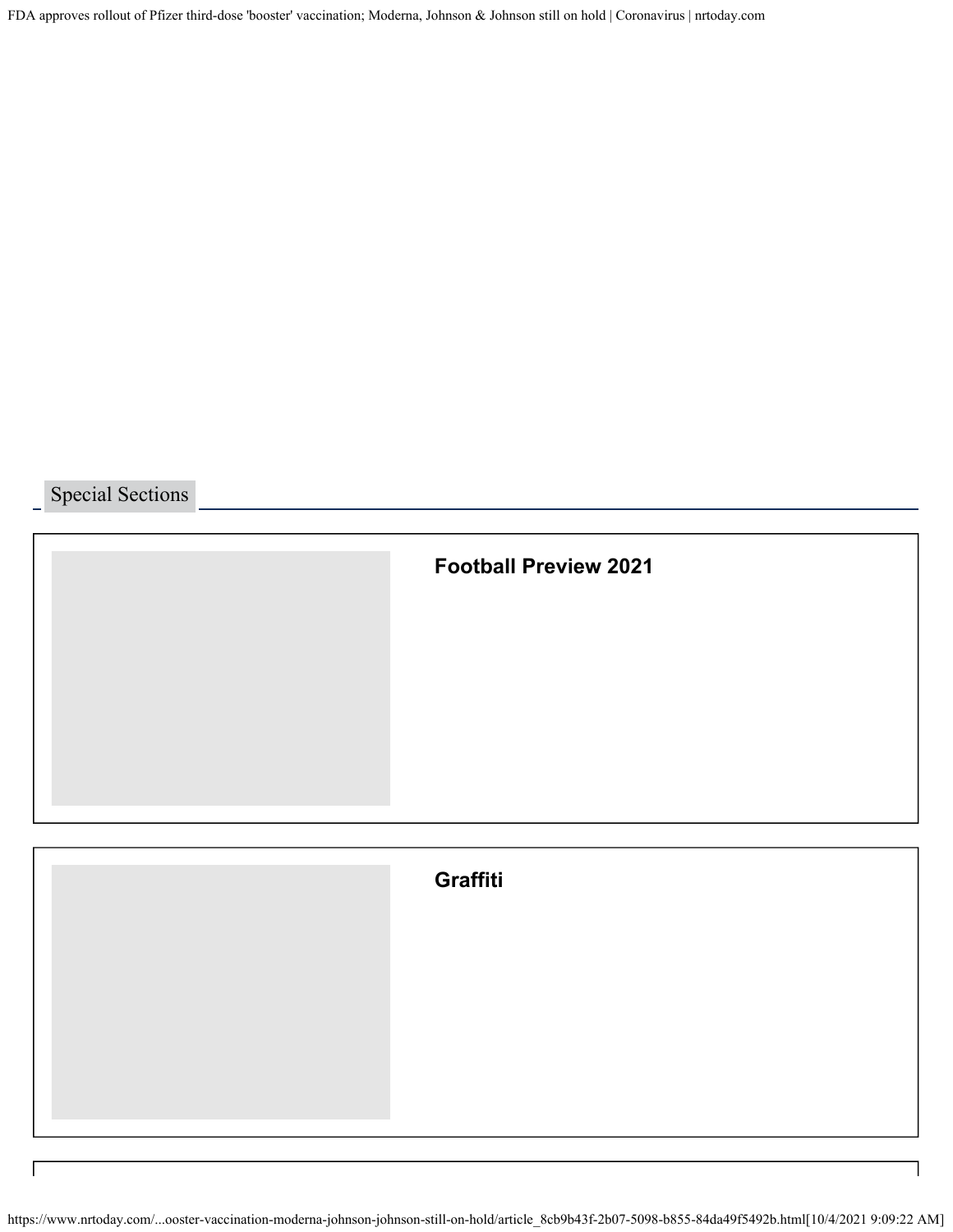**[Fairs, Festivals & Country Fun](https://www.nrtoday.com/special/fairs-festivals-country-fun/edition_4ab7a0ed-87fd-56bb-9bc9-48e02a064538.html)**



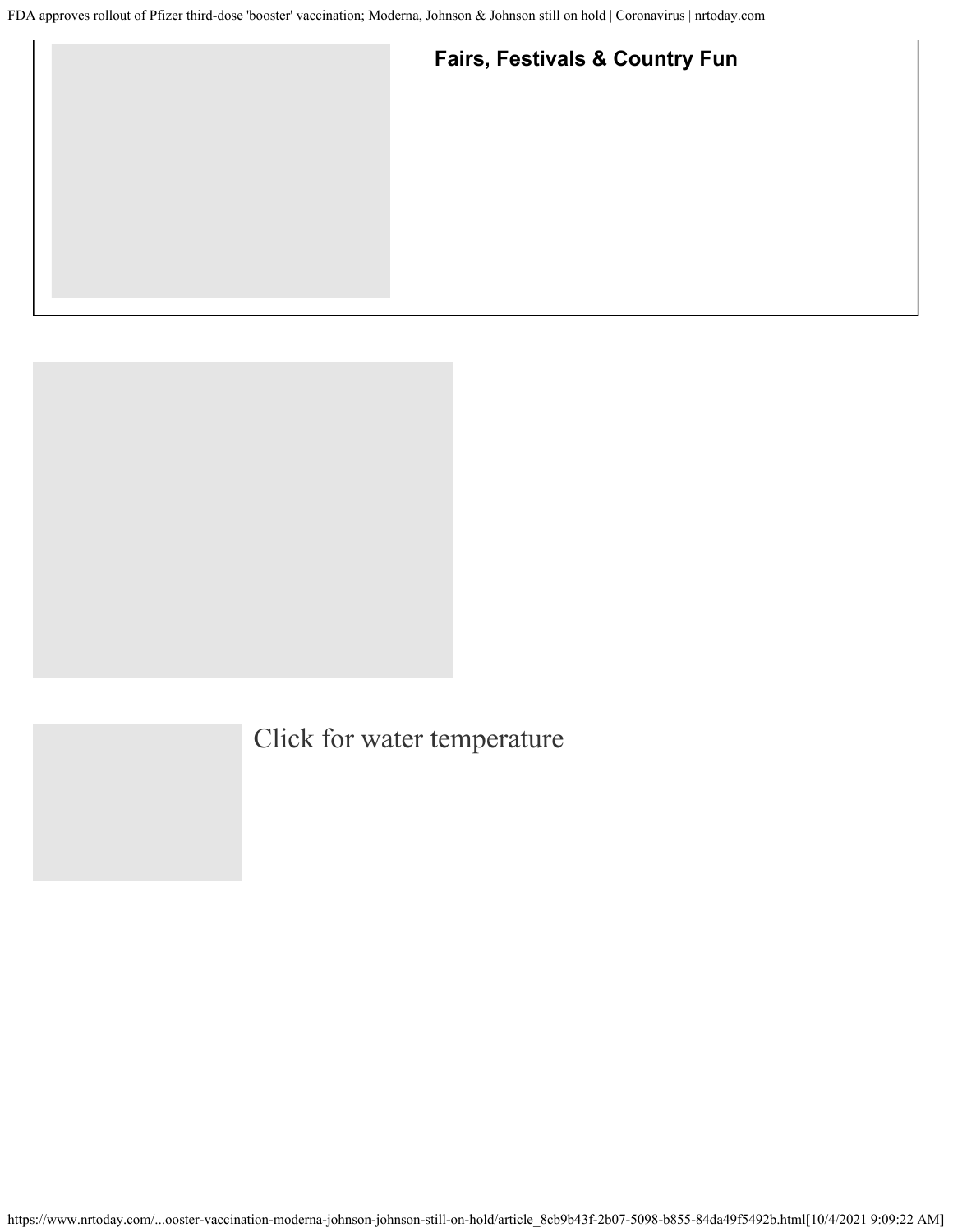## Newsletters, in your inbox!

## Daily Briefing

Would you like to receive our Daily Briefing? **[Signup today](http://www.nrtoday.com/newsletters/)!**

### □ DC Family Wrap Up

Would you like to receive our DC Family wrap up? **[Signup today](http://www.nrtoday.com/newsletters/)!**

## Enter email address

Sign **Sign up** up

**[Manage your lists](https://www.nrtoday.com/users/admin/mailinglist/)**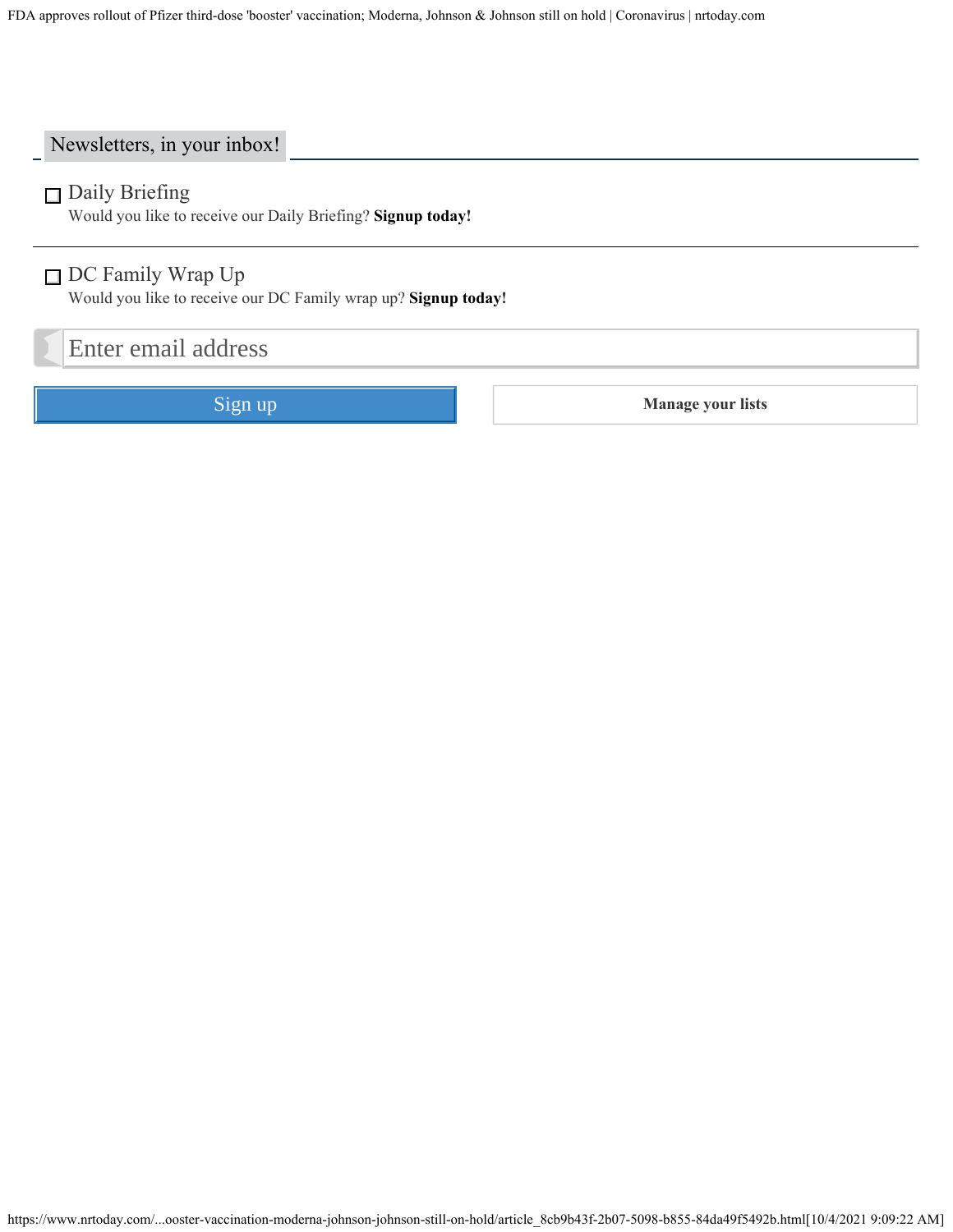#### Sections

[News](https://www.nrtoday.com/news/) [Sports](https://www.nrtoday.com/sports/) [Opinion](https://www.nrtoday.com/opinion/)  $A & E$ [Local Events](https://www.nrtoday.com/local-events/) **[Obits](https://www.nrtoday.com/obits/)** [Marketplace](http://phonesourceonline.com/) [Business](https://www.nrtoday.com/business/) [Online Features](https://www.nrtoday.com/online_features/)

#### Services

[Submission Forms](https://www.nrtoday.com/site/forms/) [Classifieds](https://www.nrtoday.com/classifieds/) [Promote Your Event](https://new.evvnt.com/?with_navbar&force_snap_sell&partner=NRTODAY&publisher_url:nrtoday.com#/quick) [Email Alerts](https://www.nrtoday.com/users/admin/mailinglist) [Search](https://www.nrtoday.com/search/) [Weather](https://www.nrtoday.com/weather/) [Careers at The News-Review](https://www.nrtoday.com/classifieds/careers) [Contest Rules](http://www.nrtoday.com/site/contest_rules.html)

## Contact Information